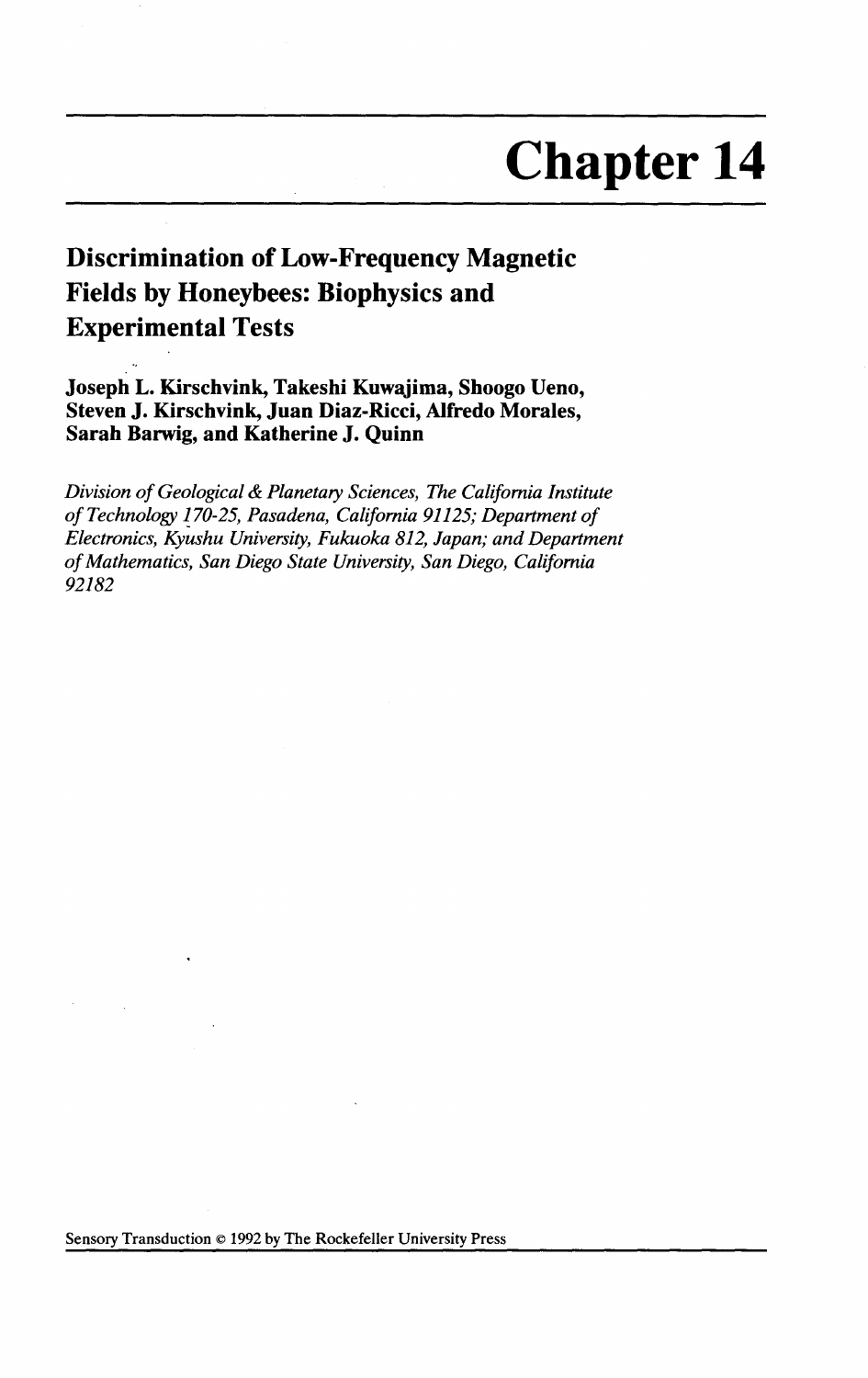## **Introduction**

It has been shown repeatedly over the past 20 years that honeybees are able to detect weak, earth-strength magnetic fields. Table I shows a summary of these known geomagnetic effects on honeybee behavior, as well as the independent attempts to replicate them. We know of no attempts to replicate these effects that were not eventually successful (some apparently took practice). Towne and Gould (1985) provide a thorough and critical review of this literature prior to 1985 (effects 1-4 in Table I). Of these unconditioned responses, the horizontal dance experiment of

| Effect                                                                                          | Original reports                                                          | Similar replications                                                 |
|-------------------------------------------------------------------------------------------------|---------------------------------------------------------------------------|----------------------------------------------------------------------|
| 1. Misdirection in the<br>waggle dance influ-<br>enced by weak mag-<br>netic fields             | <b>Lindauer and Martin</b><br>(1968, 1972), Martin<br>and Lindauer (1977) | Hepworth et al. (1980),<br>Towne and Gould<br>(1985), Kilbert (1979) |
| 2. Dances on horizontal<br>comb align with points<br>of magnetic compass                        | <b>Lindauer and Martin</b><br>$(1972)$ , Martin and<br>Lindauer (1977)    | Brines (1978); Gould et<br>al. (1980) (also see<br>Kirschvink, 1981) |
| 3. Magnetic orientation<br>of comb building                                                     | <b>Lindauer and Martin</b><br>$(1972)$ , Martin and<br>Lindauer (1973)    | De Jong (1982), Towne<br>and Gould (1985)                            |
| 4. Time sense of bees<br>influenced by geomag-<br>netic variations                              | Lindauer (1977)                                                           | Partially by Gould (1980)                                            |
| 5. Extinction test condi-<br>tioning experiment                                                 | Walker and Bitterman<br>(1985)                                            | Kirschvink and Koba-<br>yashi-Kirschvink (1991)                      |
| 6. Two-choice threshold<br>conditioning experi-<br>ment                                         | Walker and Bitterman<br>(1989a)                                           | This report                                                          |
| 7. Small magnets on an-<br>teriordorsal abdomen<br>interfere with condi-<br>tioning experiments | Walker and Bitterman<br>(1989b)                                           | No attempts reported                                                 |
| 8. Pulse remagnetization<br>converts north-seeking<br>into south-seeking<br>bees                | Kirschvink and Koba-<br>yashi-Kirschvink (1991)                           | No attempts reported                                                 |

#### TABLE I Summary of Magnetic Effects on Honeybee Behavior

Lindauer and Martin (1972) and Martin and Lindauer (1977) (effect 2 in Table I) has proven to be particularly easy to replicate.

In a series of elegant papers, Walker and Bitterman (1985, 1989a, b) and Walker et al. (1989) have shown that individual foraging honeybees can be trained to discriminate weak magnetic anomalies superimposed against the background geomagnetic field (effects 5-7 in Table I). Given the proper experimental situation, honeybees learn to discriminate magnetic cues in a fashion similar to visual cues (Walker et al., 1989). Unlike many other experiments demonstrating the effect of magnetic fields on animals, the Walker-Bitterman experiments are amazingly simple but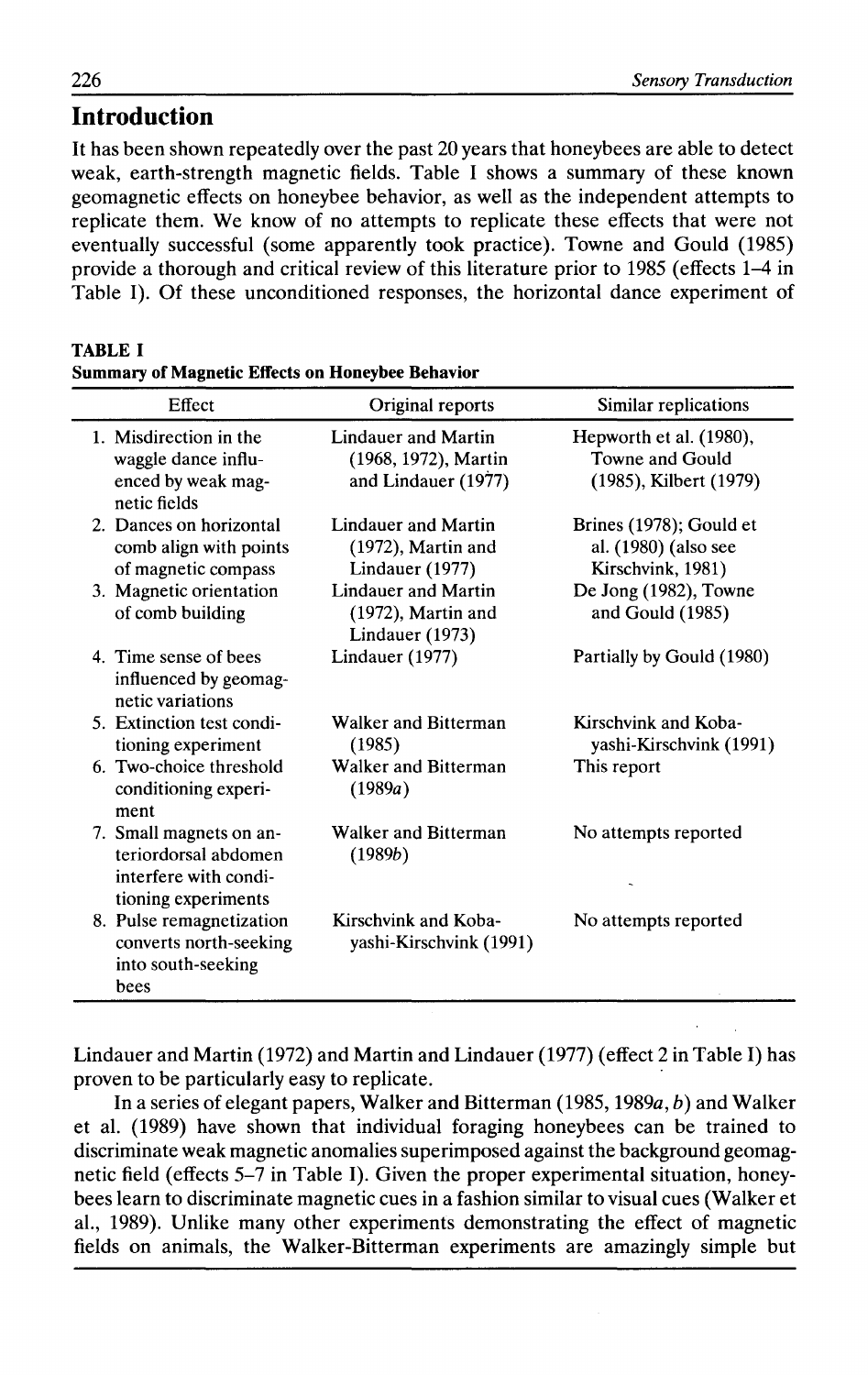powerful. Clear magnetic effects can be obtained from small numbers of animals or even individuals, and discrete responses are easy to record electronically. These factors led us to try to replicate the extinction test reported initially by Walker and Bitterman (1985), which succeeded surprisingly well (Kirschvink and Kobayashi-Kirschvink, 1991).

Walker and Bitterman's (1989a) measurement of the threshold sensitivity of the bees to a small static anomaly superimposed upon the background field is the most dramatic experimental result to date from their conditioning experiments. By starting with a moderately strong anomaly in a two-choice training paradigm, and by reducing the amplitude of the anomaly in small exponential steps, the threshold sensitivity could be determined by the point at which the bees were no longer able to discriminate correctly. Of nine bees run through the procedure, the median threshold was 250 nanotesla (nT,  $0.6\%$  of the background field in Hawaii), whereas their best bee lost the ability to discriminate in fields below 25 nT (0.06% ). Similar, but less direct, estimates of the magnetic sensitivity of bees were obtained from both the misdirection and circadian rhythm experiments (effects 1 and 4 in Table I; reviewed by Towne and Gould [1985]). This astounding sensitivity, however, is not biologically unreasonable for a magnetite  $(Fe<sub>3</sub>O<sub>4</sub>)$ -based sensory system. Estimates for the number of discrete sensory organelles per bee, based on the measured magnetic moments, are on the order of several million (Gould et al., 1978; Kirschvink, 1981). Several analyses have shown that the ultimate sensitivity of such an array will improve by the square root of the number of receptors, and that nanotesla level sensitivity is not implausible (Kirschvink and Gould, 1981; Yorke, 1981; Kirschvink and Walker, 1985).

Two of the experiments listed in Table I have a direct bearing on the nature of the magnetic sensory receptors in the honeybee. First, Walker and Bitterman (1989b) found that small magnetized wires glued to the anteriordorsal abdomen interfered with the ability of the bees to discriminate magnetic anomalies, whereas copper wires had no effect. Magnetic wires in other locations similarly had no effect, and the experiments were done double-blind. The anteriordorsal abdomen is the site of magnetite biomineralization discovered by Gould et al. (1978), and thus should be the site of any magnetite-based magnetoreceptors. Second, Kirschvink and Kobayashi-Kirschvink (1991) were on occasion able to elicit magnetic North-seeking behavior in bees trained to visit a simple T-maze. A short magnetic pulse with a peak amplitude of 100 mT (stronger than the coercivity of most biogenic magnetites) was able to convert this North-seeking exit response into a South-seeking one. This same experiment works on the magnetotactic bacteria (Kalmijn and Blakemore, 1978; Diaz-Ricci et al., 1991) and is a unique fingerprint of a ferromagnetic compass receptor.

A major question of importance to the electric power industry concerns whether the 50- and 60-Hz magnetic fields generated by electric power lines can influence living organisms, particularly at the low field strengths typically encountered. Some physicists have suggested recently that this is impossible (e.g., Adair, 1991); unfortunately, they ignore the well-known process of magnetite biomineralization in animals. Viewed from the perspective of a flying honeybee choosing between two of Walker and Bitterman's (1989a) targets, it is clear that its discriminative choice is not made with a purely static stimulus. During the choice period, the bee flies in and out of the magnetic anomaly and experiences field changes that are at effective frequen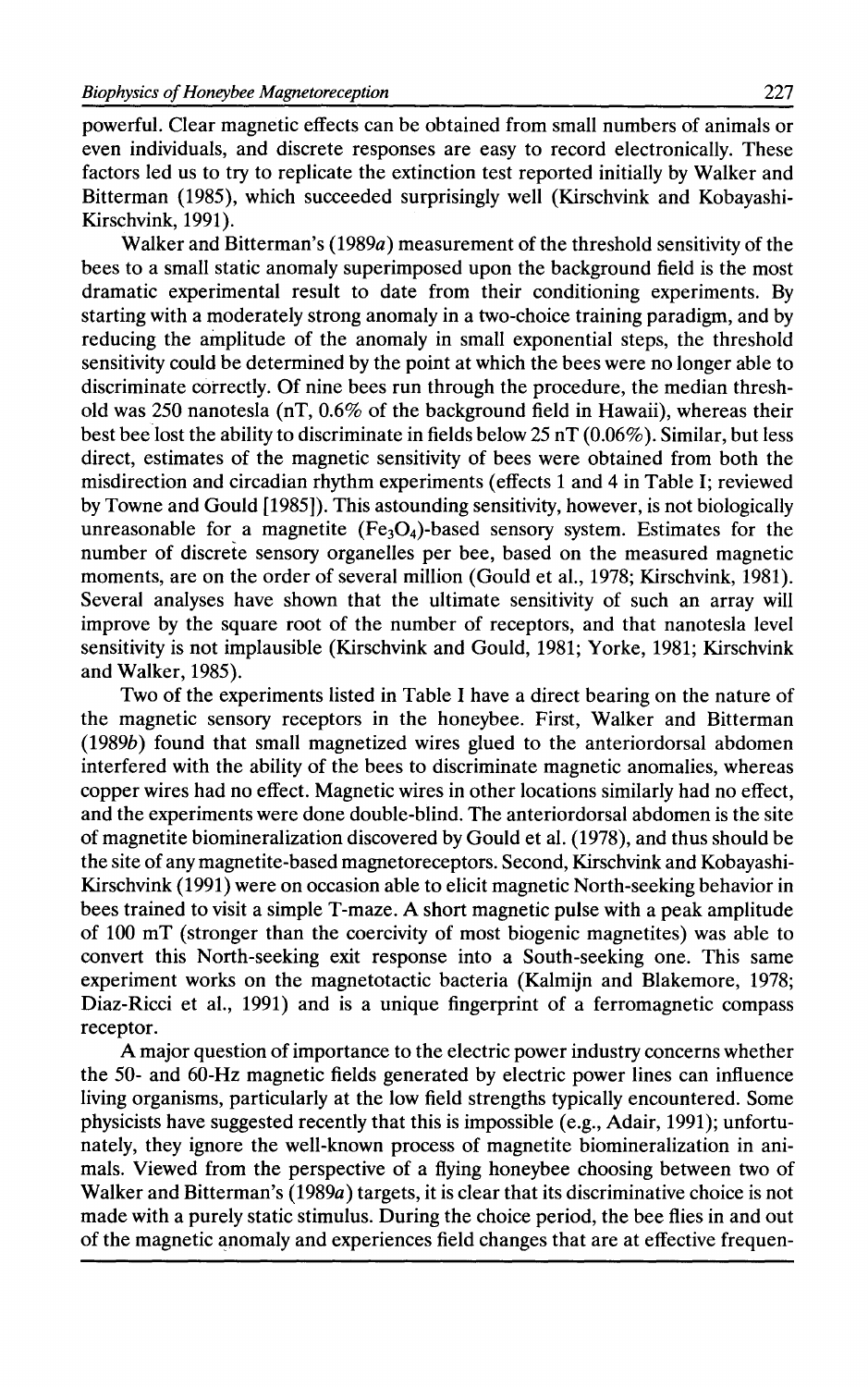cies of a few cycles per second. Hence, it is clear that the honeybee magnetic sense must have some response at low frequencies.

In this paper we present two biophysical models of magnetite-based magnetoreceptors, and compare their expected frequency response from a theoretical perspective. We then describe our attempts during the past two years to modify the Walker-Bitterman extinction and two-choice procedures to measure experimentally the honeybee's sensitivity to low frequency magnetic fields.

#### **Biophysical Models of the Honeybee Receptor**

Unfortunately, the ultrastructure of an in situ magnetite-based sensory organelle has not been studied in any animal, largely because the volume density of magnetite in most tissue samples isolated magnetically is only a few parts per billion. This low volume density of the receptors is not terribly surprising, as only one receptor cell with a  $1-\mu m$ -long magnetosome chain could provide a whale with a superb magnetic compass sense. Even in tissue samples containing measurable amounts of magnetite,



**Figure 1.** Schematic diagram of a possible magnetite-based magnetoreceptor in honeybees. The magnetic/thermal energy ratio of the magnetosome chain is 6, the chain structure is 1  $\mu$ m in length and 50 nm in diameter, and it is in a fluid 100 times more viscous than water. The arrow labeled  $B$  is the direction of the static geomagnetic background field, and the oscillating field, *Bac•* is perpendicular

to this. The contrasting model discussed in the text would have a single spherical magnetosome  $0.12 \mu m$  in diameter rather than the magnetosome chain.

the TEM search is at best a needle-in-the-haystack operation. However, magnetite crystals extracted from the ethmoid region of tuna and salmon have been studied intensively (Walker et al., 1984; Kirschvink et al., 1985; Mann et al., 1988; Walker et al., 1988). These particles form linear chains of magnetically single-domain crystals virtually identical to the chains of magnetosomes present in the magnetotactic bacteria. Like these bacteria, the salmon crystals also have their crystallographic { 111) alignment parallel to the chain direction, which maximizes the net magnetic moment of the chain (Mann et al., 1988). Neurons and cells containing primary cilia are also present in these tissues (Walker et al., 1988), suggesting that the receptor is something like a modified hair cell (e.g., Kirschvink and Gould, 1981). Unfortunately, the only published attempt to locate cellular iron in the honeybee (Kuterbach et al., 1982) focused on the ventral abdomen rather than the locus of magnetite biomineralization in the anteriordorsal abdomen.

Two simple "end-member" models for a magnetite-based magnetoreceptor are worth considering here. The first is that of a long magnetosome chain suspended in a viscous medium and connected to a suitably modified hair cell mechanoreceptor, as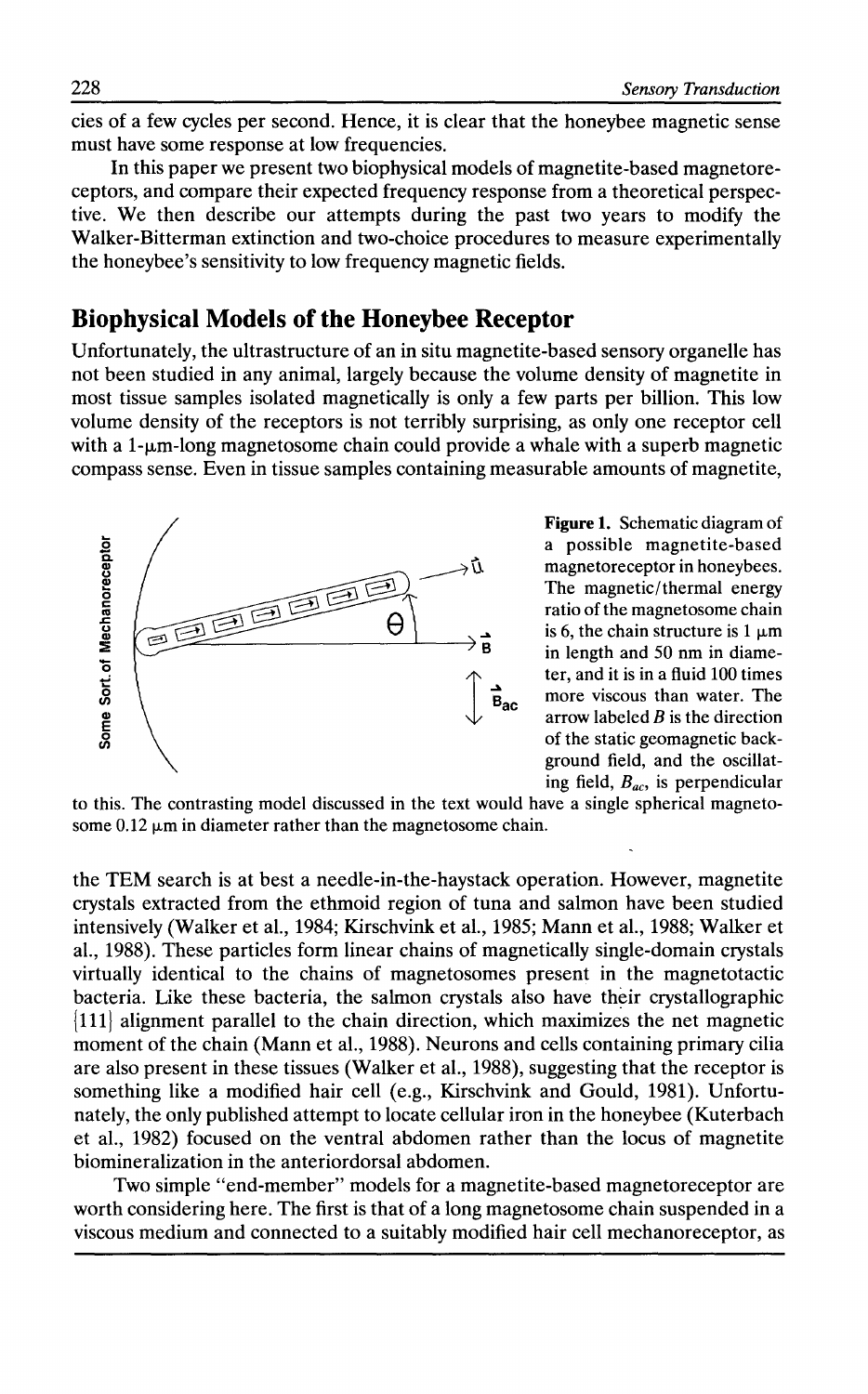sketched diagrammatically in Fig. 1; the second is to assume that the magnetite is a sphere attached somehow to a mechanoreceptor. The long chain would have a maximum viscous drag, whereas for the sphere this would be at a minimum. If we assume that the magnetosome chain is free to pivot around its fixed end, and the sphere around its center, and that both are critically overdamped by viscous forces (e.g., the low Reynolds number intracellular environment described by Purcell [1977]) so that inertial terms can be neglected, the equations of motion for both models are similar to that of a forced, damped torsional pendulum. The equation is then:

$$
C\theta' + \mu B \sin(\theta) = \mu B_{ac} \cos(\theta) \cos(\omega t)
$$
 (1)

where *C* is the coefficient of rotational friction about the end of the magnetosome chain or through the center of the sphere,  $\theta$  is the angle between the static background field and the magnetosomes,  $\theta'$  (or  $d\theta/dt$ ) is the angular velocity,  $\mu$  is the total magnetic moment of the receptor, *B* is the strength of the background (geomagnetic) field,  $B_{ac}$  is peak amplitude of an alternating magnetic field aligned perpendicular to B,  $\omega$  is the angular frequency of the alternating field, and *t* is time. Although this is a first-order equation, it does not have closed-form solutions for  $\theta(t)$ due to the presence of the nonlinear sin  $(\theta)$  and cos  $(\theta)$  terms. However, a close approximation to the correct solution can be found easily by the following approach. In the case where  $\theta$  is small,  $\sin(\theta)$  and  $\cos(\theta)$  are approximately  $\theta$  and 1, respectively. Eq. 1 then becomes linear, and the solution for long times becomes

$$
\theta(t) = \theta_{\text{max}} \cos(\omega t + E) \tag{2}
$$

where

$$
\theta_{\text{max}} = \frac{\mu B_{\text{ac}}}{\sqrt{\mu^2 B^2 + C^2 \omega^2}}
$$
(3)

and

$$
\tan(E) = \frac{-\omega C}{\mu B} \tag{4}
$$

For our purposes, the phase delay  $(E)$  between the applied frequency and the response is not important. Although this solution works for small  $\theta$ , if the value of  $B_{ac}$ is much larger than B,  $\theta_{\text{max}}$  may become much larger than its maximum possible value of 90°. In the low frequency limit where  $\omega$  approaches zero,  $\theta_{\text{max}}$  should reduce simply to the arctangent of  $B_{ac}/B$ . This modification also works for low values of  $\theta$  because Arctan( $\theta$ ) is also  $\theta$  in this limit. Indeed, numerical solutions of Eq. 1 show that Arctan( $\theta_{\text{max}}$ ), with  $\theta_{\text{max}}$  as given in Eq. 3, is a close approximation to the maximum amplitude of the exact solution of Eq. 1 for all ranges of  $\theta$  between  $-\pi/2$  and  $\pi/2$ .

We next need to put specific values on the quantities  $\mu$  and C, which would be appropriate for our honeybee models. For the magnetic moment,  $\mu$ , Kirschvink (1981) noted that the accuracy of the dance orientation data in varying strength background fields published by Martin and Lindauer (1977) followed closely the Langevin function, and the least-squares comparison of this function with the dance data yields an estimate of the magnetic to thermal energy ratio in the geomagnetic field of  $\sim$  6. If we take the geomagnetic field at 50  $\mu$ T (or 0.5 gauss), this yields a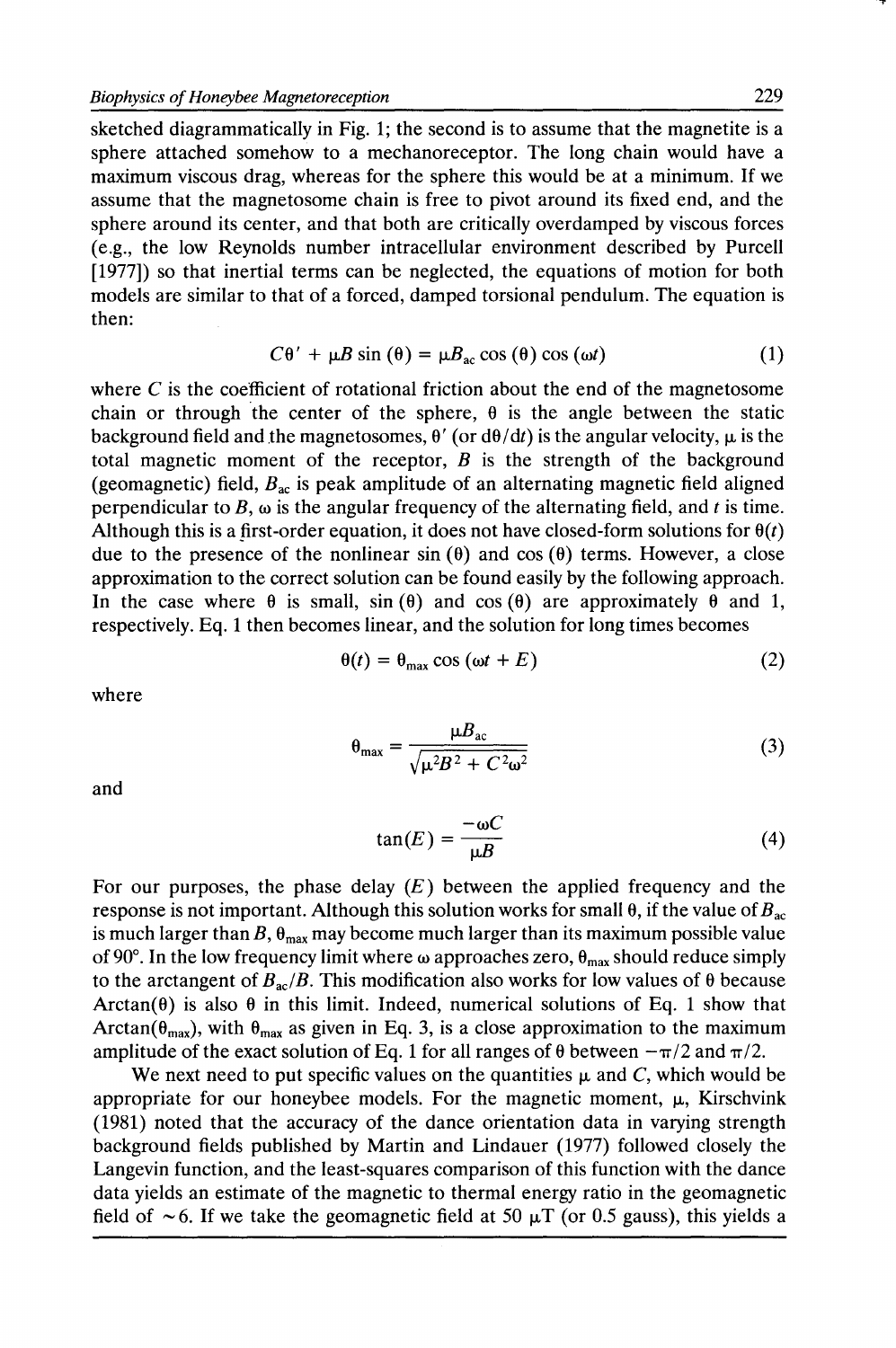230 *Sensory Transduction* 

moment for the average honeybee magnetoreceptor of  $5 \times 10^{-13}$  emu  $(5 \times 10^{-16})$  $Am<sup>2</sup>$ ).

The coefficient of rotational friction depends on the size and shape of the magnetic structure which is free to move, as well as the viscosity of the surrounding medium. In the salmon, many of the magnetosome chains were on the order of a micrometer in length (Mann et al., 1988), hence a reasonable approximation for the magnetosome chain model is a right circular cylinder 1  $\mu$ m in length, with a length/ diameter ratio of 20. Sadron (1953) has derived the general expression for the coefficient of rotational friction for motion through the center of a right circular cylinder. It is given by

$$
C = \frac{2}{3} \eta V \frac{1}{r(p)} \tag{5}
$$

where p is the length/diameter ratio for the cylinder,  $\eta$  is the viscosity of the liquid, and V is the volume of the cylinder. The function  $r(p)$  is a shape parameter, the full expression for which is given by Sadron (1953). For our model magnetoreceptor, however, the chain rotates about a fixed end rather than around an axis through its center. In this situation, the coefficient of rotational friction should be exactly half of that produced by rotation of a 2- $\mu$ m-long cylinder about its center, with a length/ diameter ratio of 40. The similar coefficient for the sphere is given by  $6nV$  (Sadron, 1953).

The viscosity of the medium surrounding the magnetosome chains is more difficult to estimate, as it is not yet known where they are located. The first approximation is to assume that it is similar to cellular protoplasm. Hence, we use the estimate of Keith and Snipes (1974) in their study of the molecular motion of a small spin-label molecule, tempone. They found that typical bacterial viscosities were  $\sim$  10 times greater than water, and that eukaryotic cells (from protists, plants, and humans) were all similar at  $\sim$  100 times higher than water. Using this larger estimate for the viscosity, the constant of rotational friction, C, for the long magnetosome chain is  $1.8 \times 10^{-13}$  (cgs), versus  $6.5 \times 10^{-15}$  for the sphere.

It is useful to compare the amplitude of the induced rotations predicted by Eq. 1 with the magnitude of the rotational Brownian motions produced by thermal agitation, which are given by the square root of  $(kT/\mu B_{\text{total}})$ . Even though some signals are below thermal noise at an individual receptor, they may still be detected by suitable averaging across the large numbers of independent organelles inferred to be present (Kirschvink and Gould, 1981).

Fig. 2 shows the maximum amplitude of the angle  $\theta$  as a function of frequency,  $\omega$ , for varying values of  $B_{ac}$  in a background geomagnetic field, B, of 50  $\mu$ T for both models, with the heavy dots indicating the portions of the curves below thermal noise. In all cases, the response is largest around 0 Hz, dropping off at higher frequencies. Due to increased viscous drag, this drop-off in the 0-100-Hz range is far more pronounced in the linear magnetosome chain model than in the spherical model. Obviously, a magnetoreceptor employing a single spherical magnetosome would have a much broader frequency response than a linear chain model.

This difference leads to a testable prediction concerning relative threshold sensitivity. From the work of Walker and Bitterman (1989a) we know that at least one bee was able to discriminate a 25-nT static anomaly in the presence of the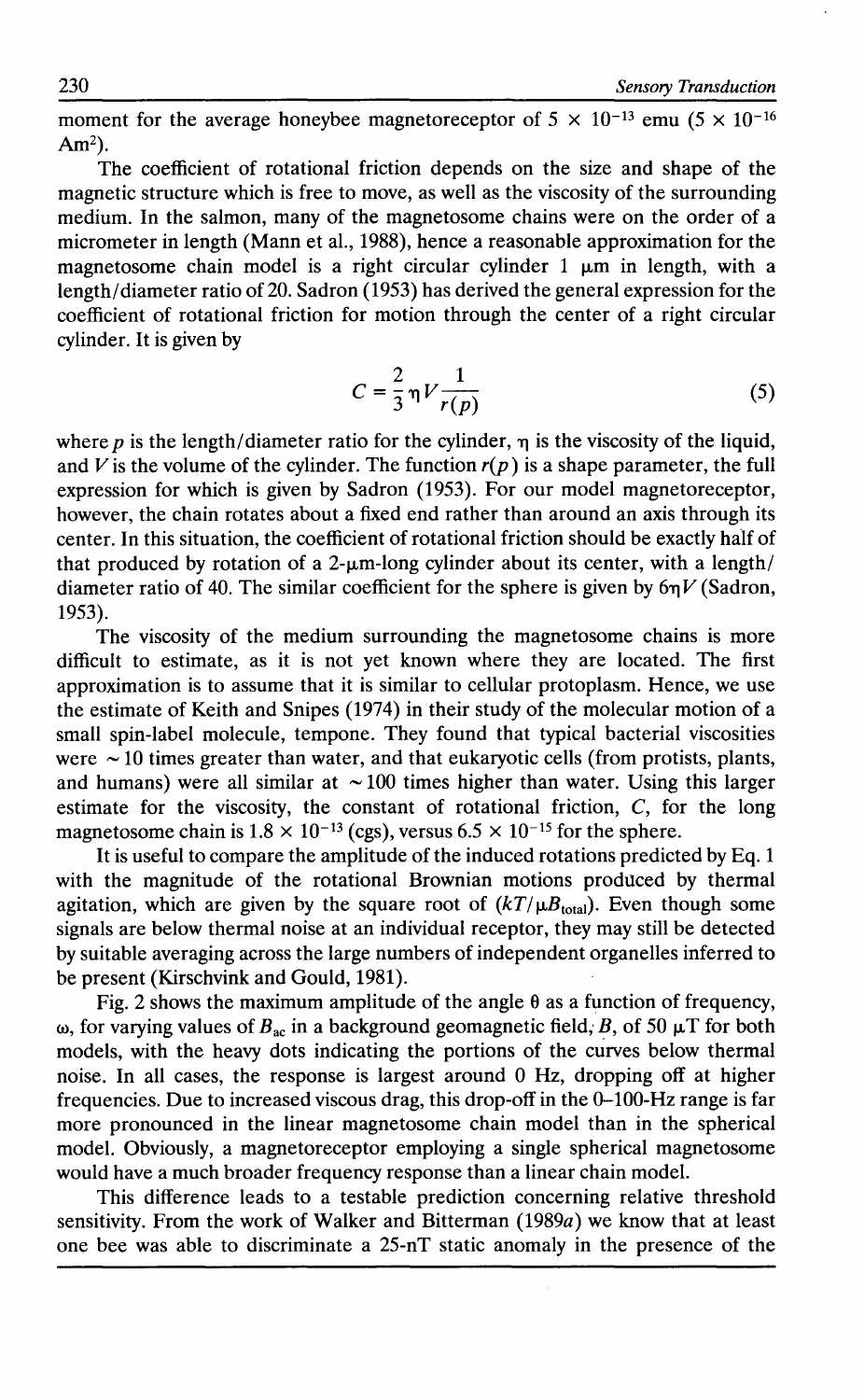background geomagnetic field. According to Eq. 1, at 0 Hz this corresponds to an angular deflection of only 0.029° for either the magnetosome chain or spherical models. (Although this is well below the r.m.s. thermal noise of 23°, the effective noise for an array of  $10<sup>6</sup>$  independent receptors should be reduced by a factor of  $10<sup>3</sup>$ , to  $\sim 0.023$ °.) If we assume that the receptors are responding to the angular displacements, we can make estimates for the relative thresholds for each model as a function of frequency. For the linear magnetosome chain model, a 60-Hz magnetic field of 6.5  $\mu$ T peak amplitude is required to produce the same 0.029° deflection as did the 0-Hz, 25-nT field, or a 2,600-fold reduction in sensitivity. On the other hand, for the spherical model a 60-Hz field of only 240 nT yields this same deflection, for a factor of  $\sim$  10 reduction in sensitivity. Repeating these calculations for a viscosity only 10 times that of water changes the 60-Hz threshold estimates to 650 and 35 nT



Figure 2. Maximum angular deflections for the magnetoreceptor models as a function of frequency and amplitude of the alternating field component,  $B_{ac}$ . The background geomagnetic field is taken at 50  $\mu$ T, with the alternating field aligned perpendicular to it. Numbers on each curve give the peak amplitude of the oscillating field component in millitesla  $(1 mT = 10)$ G). Dotted portions of the curves indicate those regions where the maximum deflection angle is less than the r.m.s. angular deviation produced by thermal noise, given by the square root of  $(kT/\mu B_{\text{total}})$ .

for the magnetosome chain and sphere models, respectively. Obviously, it should be possible to distinguish between these two models by suitable behavioral experiments along the lines of Walker and Bitterman (1989a).

#### **Attempts to Condition Honeybees to Alternating Magnetic Fields**

Of the various conditioning experiments developed by Walker and Bitterman, the extinction test (Walker and Bitterman, 1985) and the two-choice procedure (Walker and Bitterman, 1989a) can be adapted most easily to test for sensitivity to alternating magnetic fields. These attempts are described next.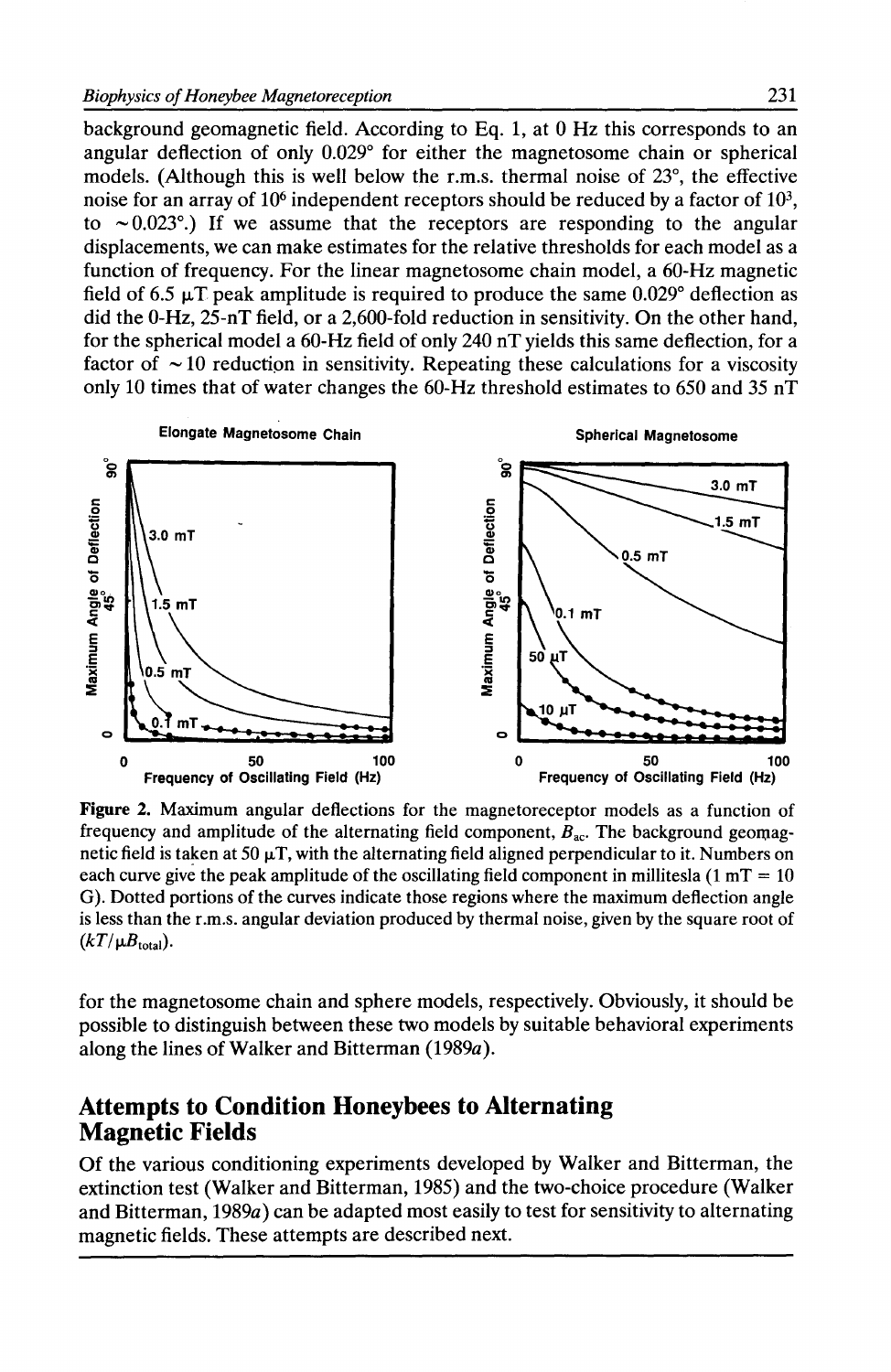#### **Extinction Test**

The protocol and equipment used for this experiment was identical to that used by Walker and Bitterman (1985) as modified slightly by Kirschvink and Kobayashi-Kirschvink (1991). To summarize, individual honeybees labeled distinctively with nail polish were trained to feed from a drop of sucrose solution placed on a single horizontal target in the center of a North-facing window box. Once an animal learned to return on her own, we began a discriminative training series of 10 visits, with the strength of the sugar solutions alternating between 20 and 50% on successive visits, concluding with 50% on the 10th visit. After experiencing 50% sugar, the bees behave as if the 20% is somewhat aversive, hence providing a reasonable reward  $(S+)$  and punishment  $(S-)$  distinction. During this training interval, either the S+ (50%) or S- (20%) condition was paired with an oscillating magnetic anomaly (peak amplitude 1.5 mT, 1Hz). After the 10th visit we conducted the extinction test, in which the central target was removed and replaced with two targets separated by  $\sim$  15 cm, one of which (either on the east or west) was then paired with the magnetic anomaly. Although the other target had no anomaly, it was equipped with a similar double-wrapped coil with antiparallel currents yielding the same ohmic heating effect. The coils are described fully by Kirschvink and Kobayashi-Kirschvink (1991), and are designed to produce an anomaly that is focused sharply on the target. The double wrapping ensures that, although only one target of the pair produces an anomaly, both produce the same heating and other side effects (e.g., Kirschvink, 1992). The targets without a magnetic anomaly contained a drop of Pasadena tap water, which is aversive to most living things. Upon its return for the 11th visit, the bee would typically hover for a few seconds before landing at one of the targets to taste the liquid. Upon finding only water, the animal would usually fly up and choose again. A simple computer program was used to record the bee's choice (east or west) and the time of contact to the nearest 0.1 s during a 10-min interval. A video tape record of the training period and the extinction test was also kept, and after the test the bee was caught and frozen to prevent her return during the next experiment. Additional details are as described by Kirschvink and Kobayashi-Kirschvink (1991).

This extinction test protocol can be run in four combinations, as either the  $S +$  or S- sugar levels can be paired with the anomaly, and during the extinction test the anomaly can be located under either the east or west target. We therefore ran eight bees through this test, two for each combination, in order to balance fully all such effects.

Three things can be tested for in these data:  $(1)$  a preference for the targets associated with the magnetic field environments that were. paired with the 50% sucrose  $(S+)$  during the previous discriminative training, (2) a position preference for either the east or west targets, and  $(3)$  a direct preference (or aversion to) the target associated with the magnetic anomaly, independent of whether or not it had been used as the  $S+$  or  $S-$  stimulus. The diagrams of Fig. 3 show the data from this experiment averaged according to these groups, after normalizing the response from each bee for the total number of contacts during the 10-min intervals (thereby giving each animal unit weight in the analysis), along with 2-sigma errors around their mean values.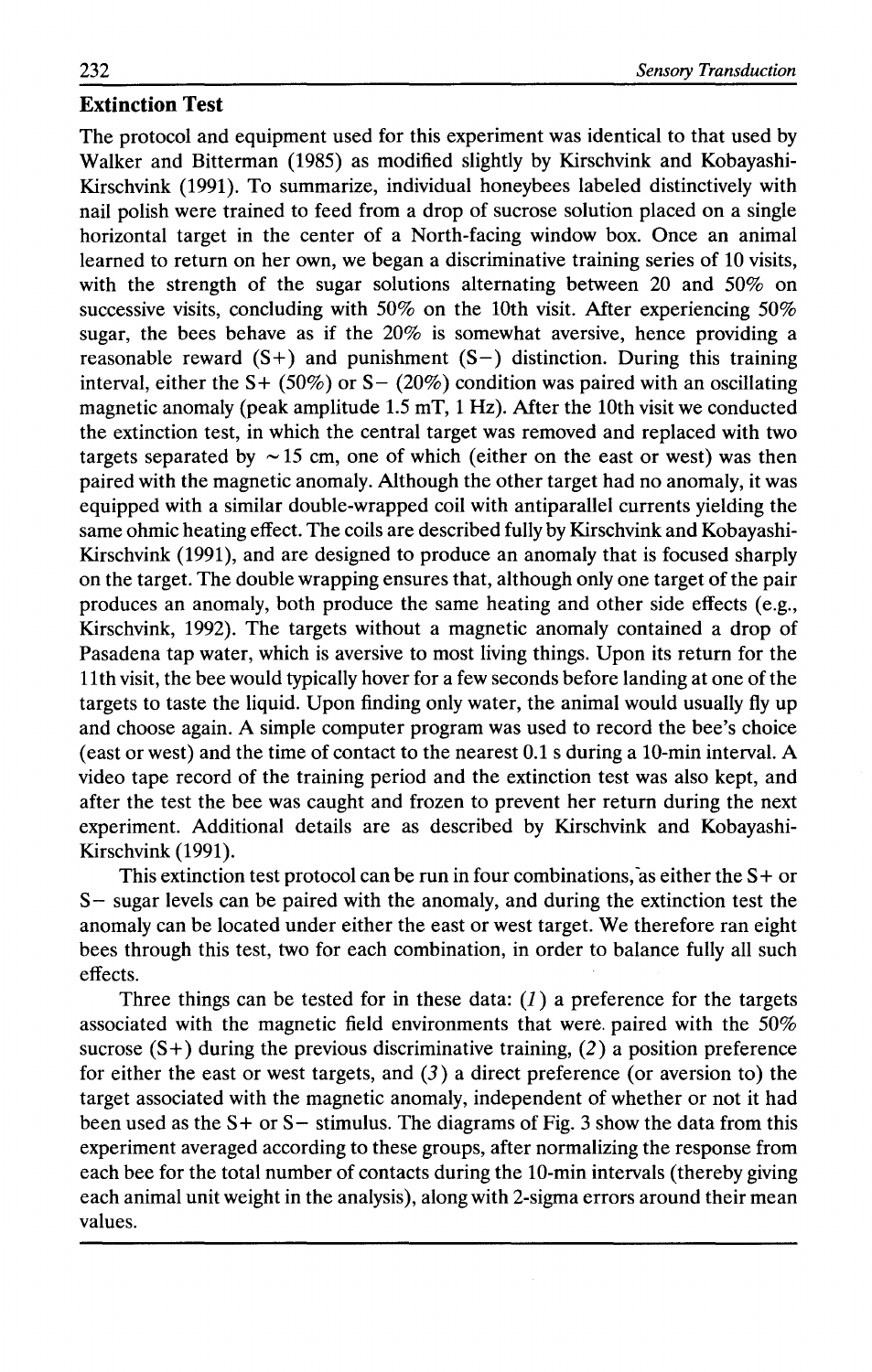We were surprised at the results. Unlike the same experiment run with a static magnetic anomaly, there was no suggestion that the bees had learned to associate the presence or absence of the oscillating magnetic anomaly with the  $S+$  or  $S-$  sugar  $(P > 0.1$  for the F-ratio test of Fig. 3 A). On the other hand, there was a highly significant preference for the bees to go toward the target with the magnetic anomaly, whether or not it had been paired with the  $S+$  or  $S-$  stimulus in the earlier discriminative training ( $P < 0.01$ , Fig. 3 C). Although the bees were able to detect the presence of the oscillating anomaly, they did not learn its association with strong or weak sugar! We therefore focused our efforts on the two-choice experiment reported by Walker and Bitterman (1989a), which, in addition to providing more powerful control of the behavior, could perhaps be used to measure thresholds as a function of frequency.·



**Figure** 3. Normalized, averaged results from the 1-Hz extinction test experiment, broken into the three groups described in the text. For the  $S + / S -$  group in A, the solid line shows the average contact frequency of the bees to the target which had the magnetic field (ambient or anomaly) that was paired previously with the S+ condition. The two short-dashed lines above and below this line indicate the 2-sigma error boundaries, arbitrarily calculated for plotting purposes at 6-s intervals over the 10-min course of the experiments. Similarly, the S- mean values are plotted with the dot-dashed line, with the longer-dashed lines showing the errors.  $B$ shows these results averaged so as to test for an east/west position preference, the solid line (and short-dashed errors) indicating the west preference, and the dot-dashed line (and longer-dashed errors) representing the east. Finally, *C* shows the data averaged to test for a preferential attraction to the magnetic anomaly (solid curve and short-dashed errors) or the ambient field (dot-dashed curve with longer-dashed errors). Results from the F-ratio ANOVA with 1 and 14 d.f. for testing the significance of separation of the curves in each case are as follows: A:  $(S_+, S_-, \sigma) = (0.521, 0.479, 0.116), F = 0.516, P > 0.1; B$ :  $(E, W, \sigma) = (0.461,$ 0.539, 0.111),  $F = 1.936$ ,  $P > 0.1$ ; C: (field, no field,  $\sigma$ ) = (0.569, 0.431, 0.092),  $F = 8.923$ ,  $P <$ 0.01.

#### **The Walker-Bitterman Two Choice Experiment**

Fig. 4 shows the general layout of for this experiment. Two targets are placed on a shaded, vertical window separated by  $\sim$  15 cm. Each target is centered on one of the double-dipole, double-wrapped coil assemblies described above. In an initial pretraining episode, a painted honeybee is trained over six visits to feed on 50% sucrose from alternate targets consistently paired with the magnetic anomaly; during this time the bee is prevented from visiting the nonmagnetic target. After the last pretraining visit, the bee would return to find both targets open, requiring her to make a choice. If she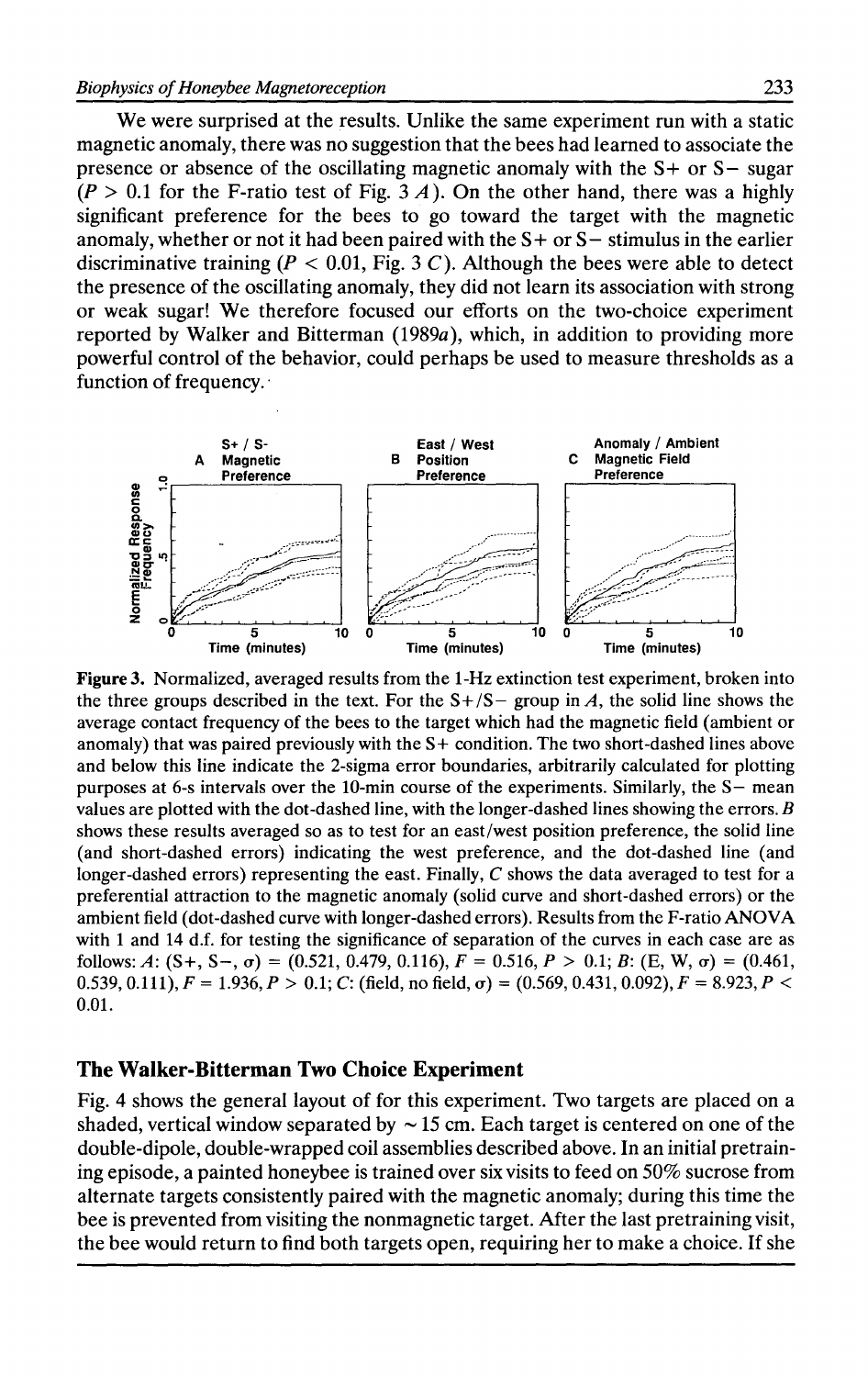landed on the target paired with the field  $(S+)$ , she was rewarded with 50% sucrose: otherwise, she encountered tap water paired with a mild electric shock (3 V, 1,000-Hz square wave), forcing her to go to the other target. In the original Walker-Bitterman protocol, the bee's first choice for each visit was recorded either by having it break the beam of an IR photocell, or by electrically completing a circuit between the copper landing platform and the sugar or water solution. Between visits, the food wells in both targets were rinsed and filled with the proper solutions for the next visit, and the position of the anomaly (and hence the S+ target) was changed in a quasi-random order from visit to visit. Thus, long strings of correct choices would indicate preference for the anomaly associated with the magnetic field, the chance



Figure 4. Experimental setup for the two-choice experiment (similar to that of Walker and Bitterman, 1989a).  $(A)$  Schematic drawing of individual targets. The coil designs are given by Kirschvink and Kobayashi-Kirschvink (1991). (B) Arrangement of targets on a north-opening window. The LED panel was dark until after the bee made its first choice, whereupon it displayed information concerning the location of the anomaly, the bee position, and the current visit number.

probability of which would decrease in a binomial· fashion with the length of the string. In their measurements of the threshold sensitivity, Walker and Bitterman (1989a) adopted a practical criterion of six correct choices in a row, or seven out of eight (chance probabilities 0.016 and 0.035, respectively). For each bee and field setting, they report the number of trials for the animal to reach one of these criteria. Our Monte-Carlo simulations of their published data confirm the highly nonrandom nature of their results with static fields.

Although the ability of Walker and Bitterman's bees to discriminate fields successfully, and their failure to do so at low field levels, is clear evidence for a remarkable magnetic sensitivity, we were bothered by one aspect of their original experiment. When the bee returns at the start of each visit, the targets differ in one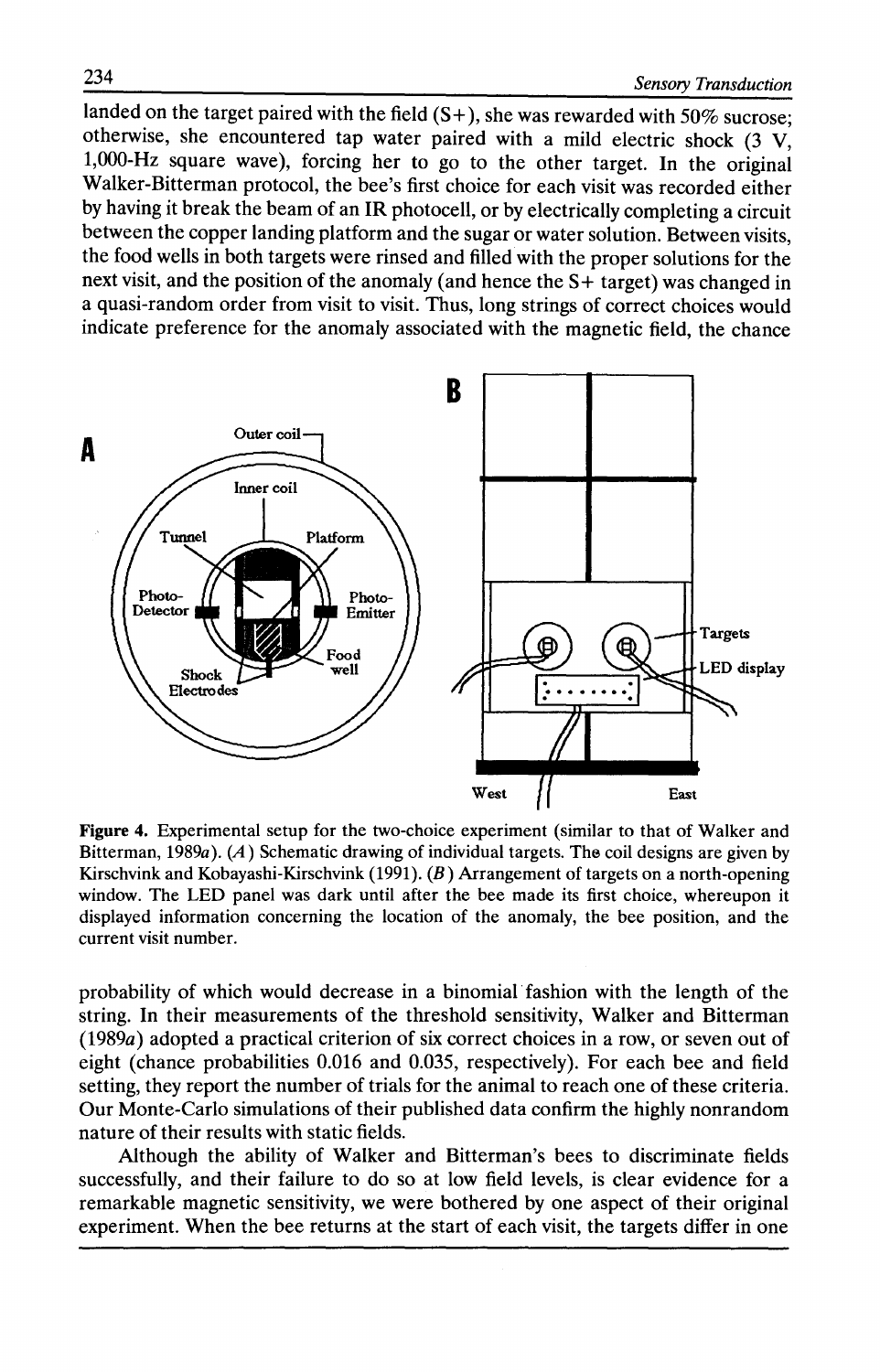nonmagnetic aspect: one has water, and the other has 50% sucrose. In their experiments in Hawaii, bees never displayed the ability to distinguish these liquids except by direct taste (Abramson, 1986; Walker and Bitterman, 1989a ). Much of our effort at replicating this experiment was aimed at eliminating or minimizing this difference, and attempting to bring the entire experiment under the control of a dedicated microcomputer. Our first attempts were done in Pasadena during the summer of 1989, and we built circuits to switch the magnetic field position properly and to detect the contact of the bee with the sugar solution using operational amplifiers. We tried several variations from the standard protocol, including using 50% sugar in both targets and relying on shock alone to drive the bee from the Starget after an incorrect choice. Our initial results using static magnetic fields were never as clear as those from Hawaii, unless we reverted to the 50%/0% protocol, which again required the tedious washing of the targets and replacing the solutions after each visit. However, several of our bees that reached criterion performance with the S- water failed subsequent control experiments in which the electric circuit for the anomaly was interrupted. Our best guess at the time was that somehow the Pasadena bees were able to smell the presence of water, as they often landed on the wrong target for a few seconds without triggering the computer.

These experiments were continued during the Spring and Summer of 1990 in Fukuoka, Japan, initially with results disappointingly similar to those in Pasadena. We discovered that after many visits the bees would learn to taste the water quickly without registering a response on the computer, and that this was due to an insulating film which built up on the copper landing platforms. Smell was not involved, as this happened even when a slight inward draft was present. Urban smogs in both Pasadena and Fukuoka apparently were much more corrosive than the atmosphere in Honolulu, Hawaii; the Hawaiian protocol also used the IR photocells as a backup check on the bee's first choice. Our final target design used in Fukuoka avoided this problem by covering the platform with gold foil. We also minimized the problem of switching the solutions by making many interchangeable liquid wells out of 10-ml plastic cubetts which could be plugged into the base of each target. Several interchangeable wells for both sugar and water were necessary, as we discovered that the bees could eventually recognize subtle differences in the cubetts. We also tried to watch the bee as often as possible during her choice procedures to determine whether or not she was cheating, and after strings of successful discrimination choices we usually did no-current control tests. We sometimes allowed bees to continue responding to a stimulus after reaching the Walker-Bitterman criterion, as a test for control over their behavior.

Fig. 5 shows the results from an individual bee. After the six initial pretraining visits and four of the two-choice visits that were paired with a static anomaly (2.2 mT), the bee reached criterion performance of seven out of eight (chance probability 0.035) as shown in Fig. 5 A. At this point, a no-current control experiment was run from the 13th through the 68th visits, with only random results as shown in Fig. 5 B. From the 69th trial, the magnetic anomaly was reconnected with a 1-Hz sinusoidally oscillating field with peak amplitude of 2.2 mT. After 30 additional visits, the bee produced a string of 12 correct choices in a row (chance probability 0.00024) as shown in Fig. 5 *C*. After the 110th trial, the frequency was increased to 10 Hz, whereupon the bee abruptly lost the magnetic discrimination, choosing the west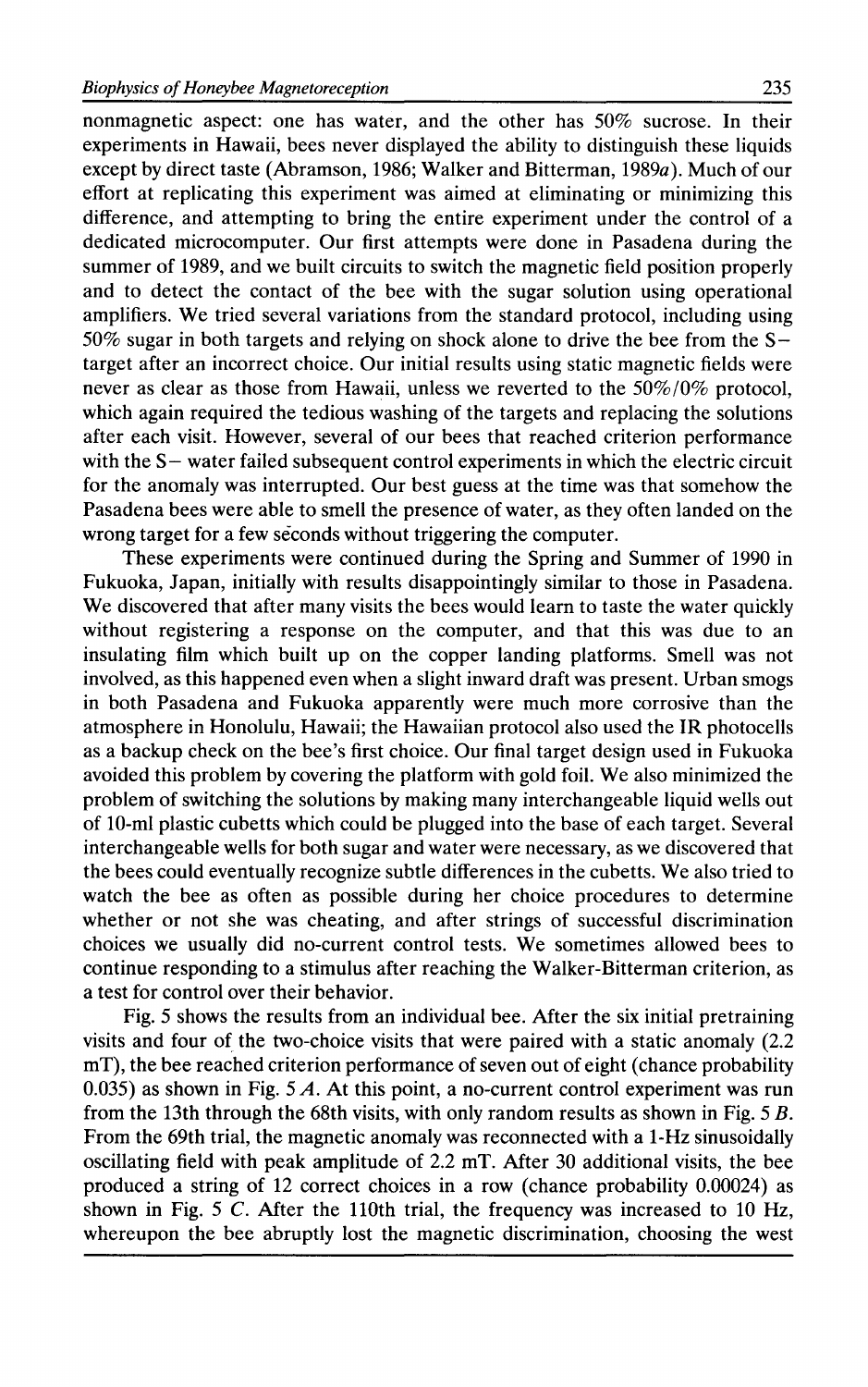target six times in a row. After this, she made 9 out of 10 correct choices (chance probability 0.011; Fig. 5 *D)* before the end of the experiment.

Fig. 6 is a summary diagram of results from bees run following this protocol, showing the number of trials to criterion as a function of the frequency of the magnetic anomaly. The  $*, #$ , and @ symbols indicate that the bee achieved chance probabilities  $P < 0.05$ ,  $P < 0.01$ , and  $P < 0.001$ , respectively, and lines connecting symbols at different frequencies show the three cases where the bee returned long enough for us to shift her to higher frequencies. All bees tested at 0 Hz reached the



Figure 5. Data from an individual honeybee trained to respond to various frequencies as outlined in the text. (A) Testing to a static, 2.2-mT magnetic anomaly. (B) Control experiment, exactly as in  $A$ , but with the circuit interrupted.  $(C)$  1-Hz sinusoidally oscillating field, peak amplitude 2.2 mT. Note the string of 12 correct choices in a row near the end of this experimental condition.  $(D)$  10-Hz sinusoidally oscillating field, 2.2-mT peak field.

criterion specified by Walker and Bitterman  $(1989a)$  with a similar distribution of trials. Hence, this replicates their results for this experiment with relatively strong static magnetic anomalies; we have not yet attempted to replicate their measurements of threshold sensitivity. Of nine bees tested at 60 Hz, two did not condition within 32 and 44 visits (shown by the  $\&$  symbol), whereas the seven others reached criterion performance or better within 20 visits. One bee tested at 80 Hz did not reach criterion within 50 visits.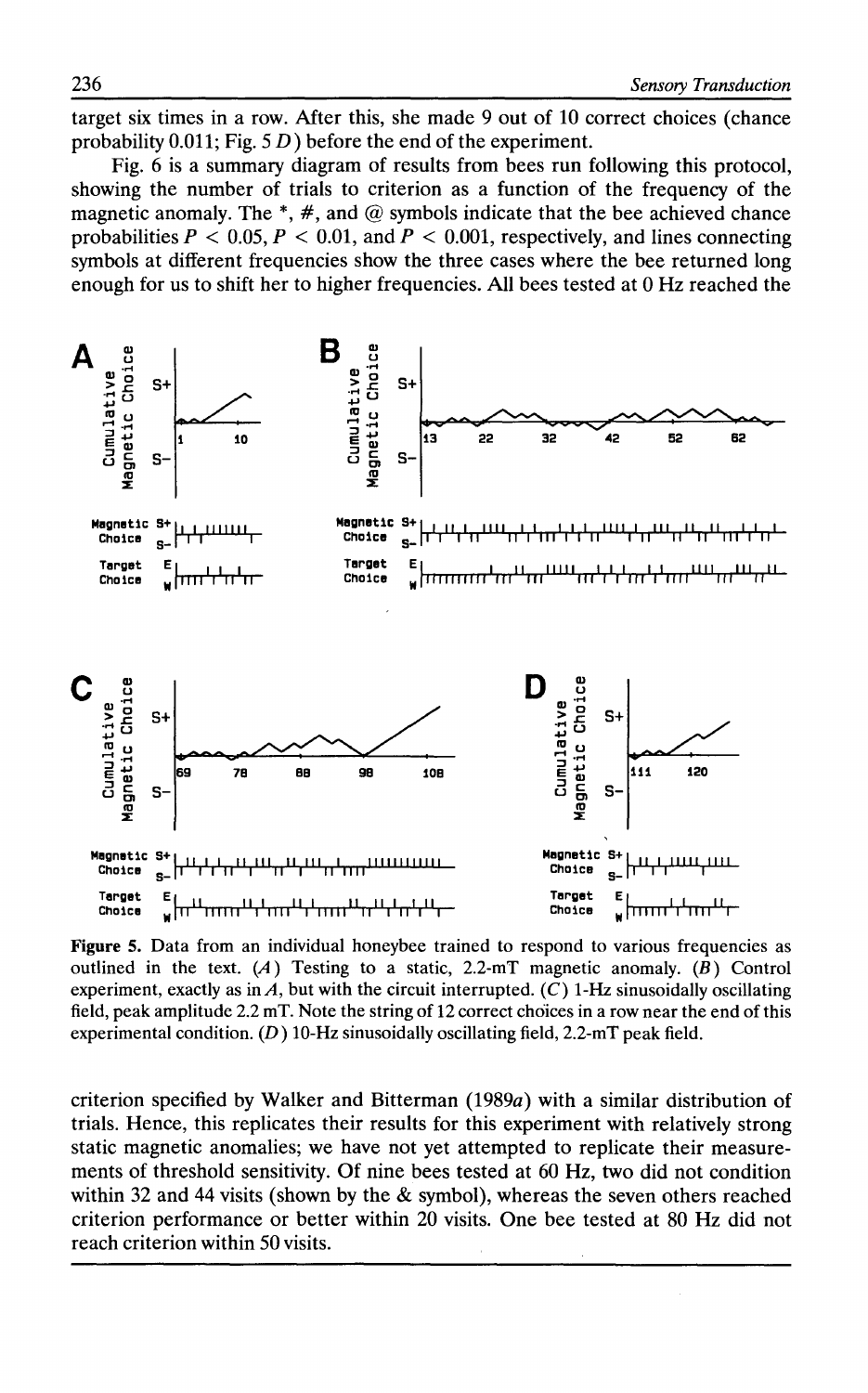Although the magnetic effects are clear and significantly nonrandom in our data, we have the subjective impression that we still have not gained proper control of the animal's behavior, particularly at higher frequencies. We allowed several animals that had reached or exceeded criterion performance early in the training sequence to continue visiting the feeders, and found that they often would switch to another pattern of behavior: for example, consistently choosing one target, or simply returning to the last target from which they had been fed.

During the summer of 1991 we focused our efforts on gaining better control of this behavior and improving the experimental design, but so far with only limited success. We now use IR detectors to sense the bee's presence, and computercontrolled solenoid valves with a gravity feed system to add water or 50% sucrose to the feeders after the bee has·made her choice. These changes allow both targets to remain identical except for the location of the magnetic anomaly during the choice procedure, and permits the experiment to be run totally by computer control for long



which reached criterion and was shifted to higher frequency.

intervals. (Operator attention is still necessary, however, as the bee will sometime bring recruits from the hive; the computer has no method of telling one bee from another or destroying the interlopers.) We experimented with the use of an air puff to punish an S- visit, physically blowing the bee out of the target and a meter or so beyond the window, but the learning was not any better. It appears that any deviation from the strict Walker and Bitterman (1989a) protocol does not improve control of the behavior.

### **Discussion**

It is clear that it will be necessary to gain better control of the honeybee's behavior in low frequency oscillating magnetic fields before attempts can be made to place quantitative experimental constraints on their threshold sensitivity. This display of a magnetic response, but the failure to learn it properly, was apparent both in the extinction test and in the two-choice paradigm. It is also similar to the results for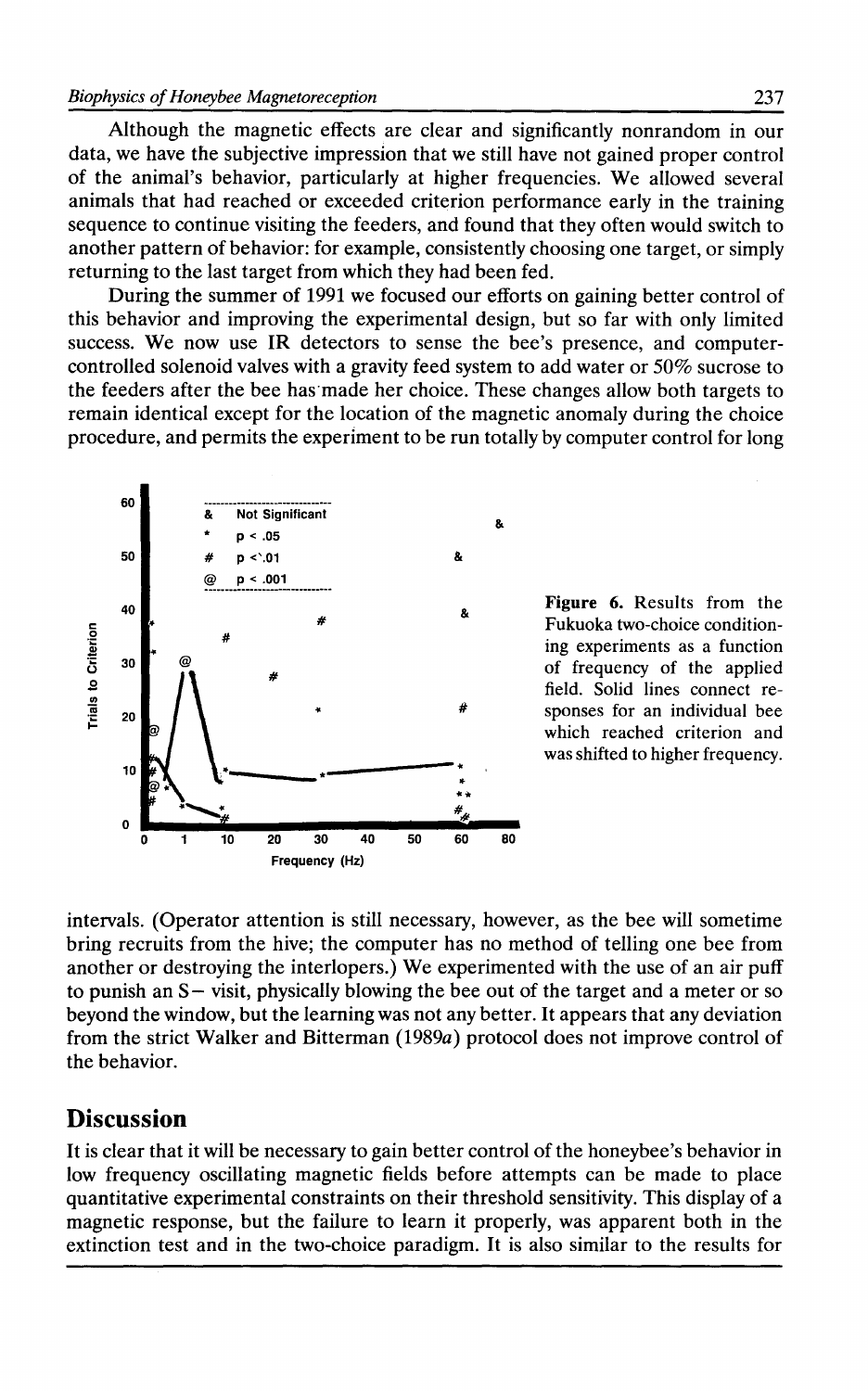honeybees trained to visit a simple T-maze described by Kirschvink and Kobayashi-Kirschvink (1991), and the failure of stationary honeybees to learn magnetic cues (Walker et al., 1989). Our results to date are broadly consistent with predictions of the physical model outlined above, but without the threshold information more quantitative constraints cannot be placed on it.

Although the natural geomagnetic field does have oscillations in the extremely low and ultra-low frequency range, the amplitude of these signals is usually on the order of a few hundred nanotesla at most, with frequencies confined largely to  $\leq 10$ Hz (e.g., Samson, 1987). The largest low frequency stimuli measured by the bee would be those produced by the motions of the bee relative to either the geomagnetic field or a static anomaly (left frozen in magnetite-bearing rocks by a lightning strike, for example). Hence, there is no *a priori* reason to suspect that the honeybee would use the low frequency information present in the natural geomagnetic field, other than that of the diurnal variation mentioned earlier. Although the low frequency information is being provided to the bee by the receptors, the animals may be responding to it instinctively rather than through a learning process.

The physical model outlined here does have an interesting implication for an experiment reported by Gould et al. (1980). They exposed bees to a strong, 60-Hz oscillating magnetic field in an attempt to scramble the direction of the singledomain crystals. However, no reduction in the magnetic alignment of the horizontal dance was apparent between the control and treated groups. Gould et al. (1980) concluded from this that the receptor was not composed of single-domain magnetite, and suggested that superparamagnetic particles might be involved as the receptor. This was in disagreement with the analysis of Kirschvink (1981), who found that the horizontal dance data of Martin and Lindauer (1977) supported a single-domain receptor. Our simple model of the honeybee receptor outlined here suggests an alternative interpretation for the Gould et al. (1980) experiment, as the 60-Hz frequency they used was clearly slow enough to allow the magnetosome chains to follow the direction of the applied field. If this were the case, the magnetosomes within the chain would not be remagnetized and no change in their behavior would be expected. If repeated using higher frequency fields, the effect anticipated by Gould et al. (1980) should appear, and would help to place constraints on the geometry of the honeybee magnetoreceptor.

### **Acknowledgments**

This work was supported by the Electric Power Institute (EPRI) contract RP2965-8, and a fellowship to J. L. Kirschvink from the Faculty of Engineering of Kyushu University and the Caltech SURF program. This is contribution No. 5060 from the Division of Geological and Planetary Sciences of the California Institute of Technology.

## **References**

Abramson, C. I. 1986. Aversive conditioning in honeybees (Apis mellifera). *Journal of Comparative Psychology.* 100:108-116.

Adair, R. K. 1991. Constraints on biological effects of weak extremely-low frequency electromagnetic fields. *Physical Reviews.* 43: 1039-1048.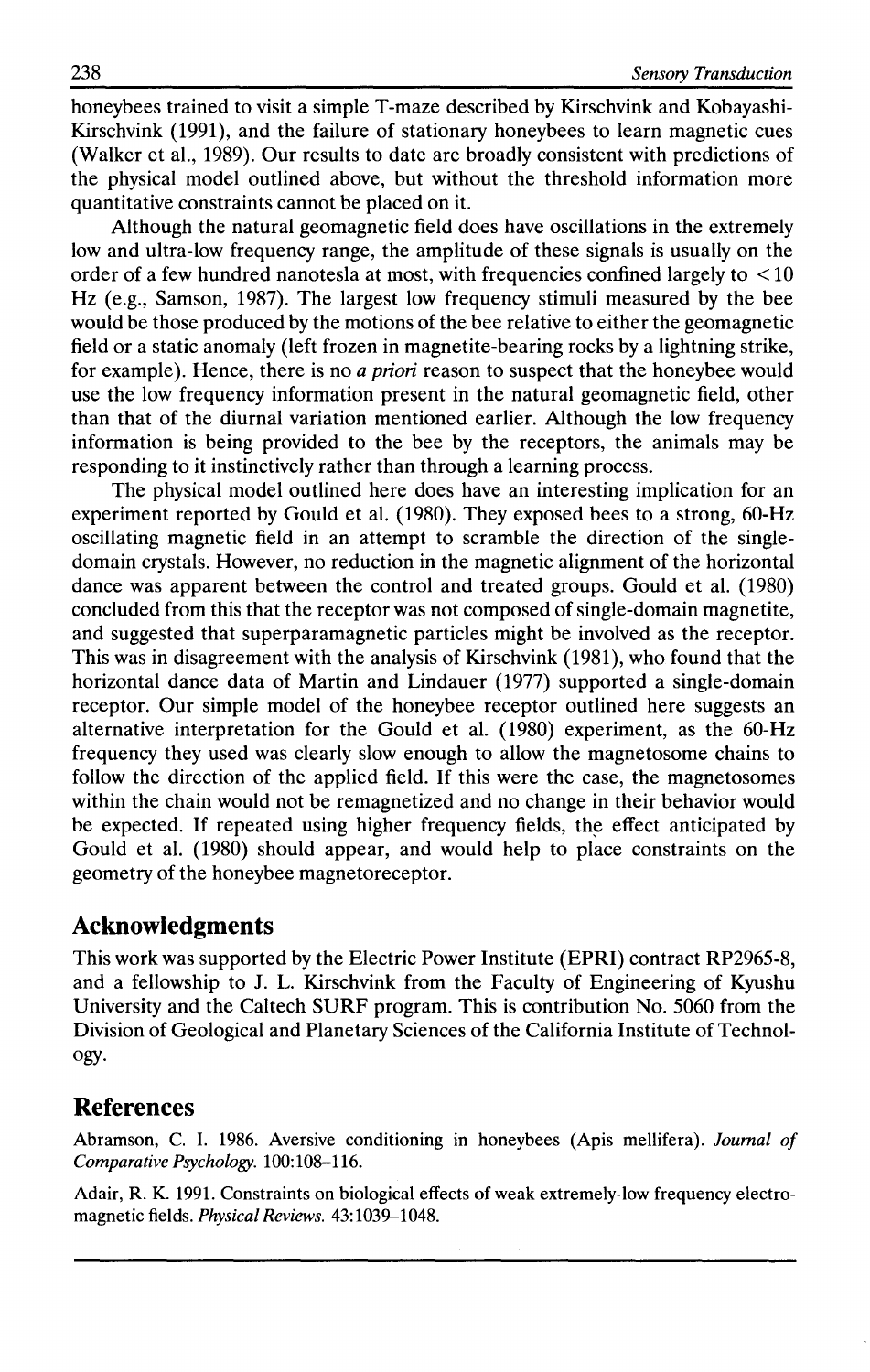Brines, M. L. 1978. Skylight polarization patterns as cues for honeybee orientation: physical measurements and behavioral experiments. Ph.D. Thesis. Rockefeller University, New York. Appendix B, 240-243.

De Jong, D. 1982. The orientation of comb-building by honeybees. *Journal of Comparative Physiology.* 147:495-501.

Diaz-Ricci, J. C., B. J. Woodford, J. L. Kirschvink, and M. R. Hoffman. 1991. Alteration of the magnetic properties of *Aquaspirillum magnetotacticum* by a pulse magnetization technique. *Applied and Environmental Microbiology.* 57:3248-3254.

Gould, J. L. 1980. The case for magnetic sensitivity in birds and bees (such as it *is).American Scientist.* 68:256-267.

Gould, J. L., J. L. Kirschvink, and K. S. Deffeyes. 1978. Bees have magnetic remanence. *Science.* 202:1026-1028.

Gould, J. L., J. L. Kirschvink, K. S. Deffeyes, and M. L. Brines. 1980. Orientation of demagnetized bees. *Journal of Experimental Biology.* 86:1-8.

Hepworth, D., R. S. Pickard, and K. J. Overshott. 1980. Effects of the periodically intermittent application of a constant magnetic field on the mobility in darkness of worker honeybees. *Journal Apicultural Research.* 19:179-186.

Kalmijn, A. J., and R. P. Blakemore. 1978. The magnetic behavior of mud bacteria. *In* Animal Migration, Navigation and Homing. K. Schmidt-Koenig and W. T. Keeton, editors. Springer-Verlag, Berlin. 354-355.

Keith, A. D., and W. Snipes. 1974. Viscosity of cellular protoplasm. *Science.* 183:666-668.

Kilbert, K. 1979. Gerauschanalyze der Tanzlaute der Honigbiene *(Apis mel/ifica)* in unterschiedlichen magnetischen Feldsituationen. *Journal of Comparative Physiology.* 132:11-26.

Kirschvink, J. L. 1981. The horizontal magnetic dance of the honeybee is compatible with a single-domain ferromagnetic magnetoreceptor. *BioSystems.* 14:193-203.

Kirschvink, J. L. 1992. Uniform magnetic fields and double-wrapped coil systems: improved techniques for the design of biomagnetic experiments. *Bioelectromagnetics.* In press.

Kirschvink, J. L., and J. L. Gould. 1981. Biogenic magnetite as a basis for magnetic direction in animals. *Biosystems.* 13:181-201.

Kirschvink, J. L., and A. Kobayashi-Kirschvink. 1991. Is geomagnetic sensitivity real? replication of the Walker-Bitterman conditioning experiment in honey bees. *American Zoologist.*  31:169-185.

Kirschvink, J. L., and M. M. Walker. 1985. Particle-size considerations for magnetite-based magnetoreceptors. *In* Magnetite Biomineralization and Magnetoreception in Animals: A New Biomagnetism. J. L. Kirschvink, D. S. Jones, and B. J. MacFadden, editors. Plenum Publishing Corp., New York. 243-254.

Kirschvink, J. L., M. M. Walker, S.-B. R. Chang, A. E. Dizon, and K. A. Peterson. 1985. Chains of single-domain magnetite particles in chinook salmon, *Oncorhynchus tshawytscha. Journal of Comparative Physiology A.* 157:375-381.

Kuterbach, D., B. Walcott, R. J. Reeder, and R. B. Frankel. 1982. Iron-containing cells in the honey bee (Apis mellifera). *Science.* 218:695-697.

Lindauer, M. 1977. Recent advances in the orientation and learning of honeybees. Proceedings of the XV International Congress on Entomology. 450-460.